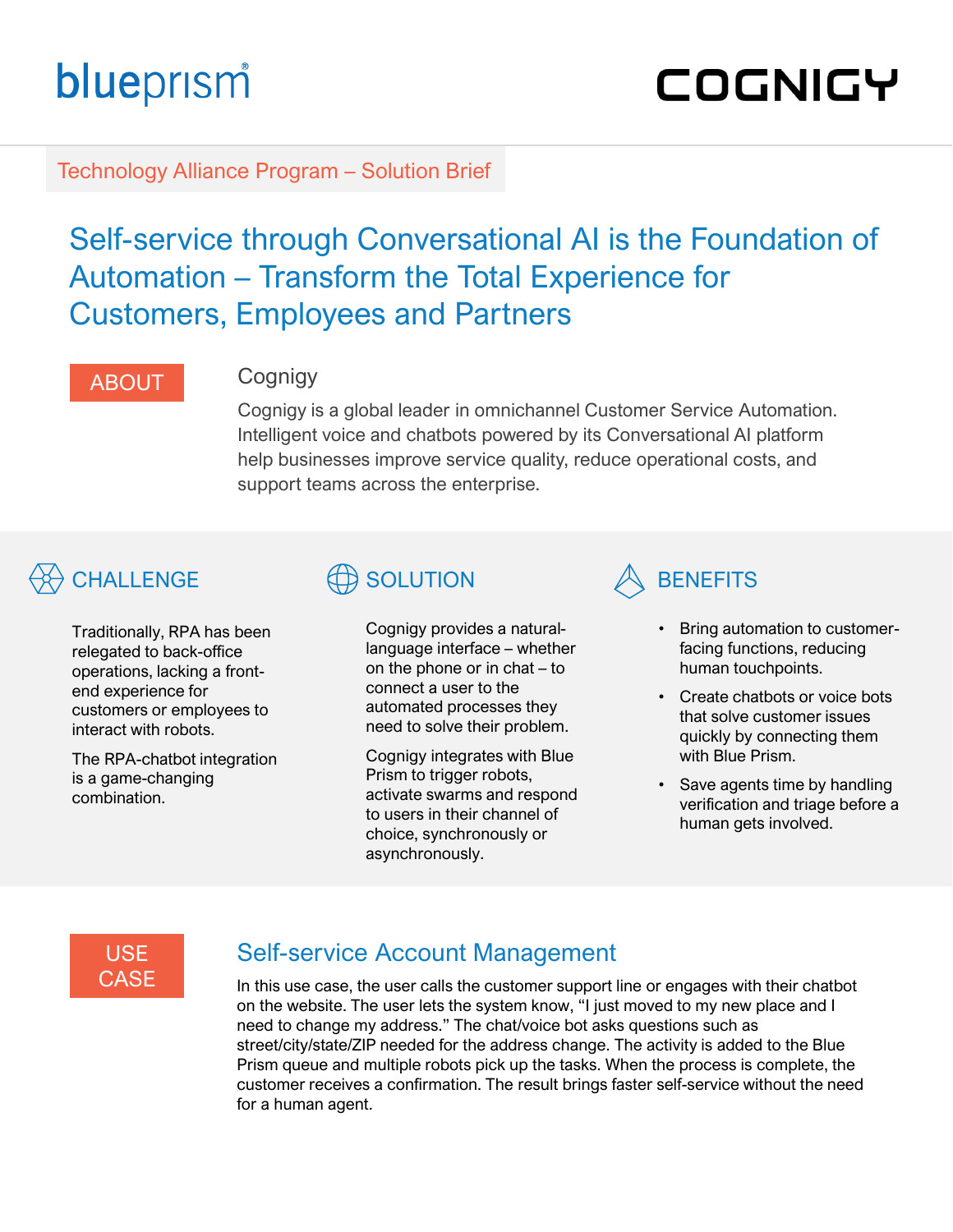# blueprism

# **COGNIGY**

#### **ENTERPRISE BENEFITS**

- 1. Increase efficiency in the contact center by automating customer interactions.
- 2. Provide broader self-service capabilities than ever before.
- 3. Quickly update conversational automation without requiring a developer.
- 4. Integrate your best agent practices into your chatbot to increase consistency and quality.
- 5. Manage data securely with dedicated hosting or on-premise options.



# **Cognigy.Al**

The conversational platform automating all interactions across the Enterprise